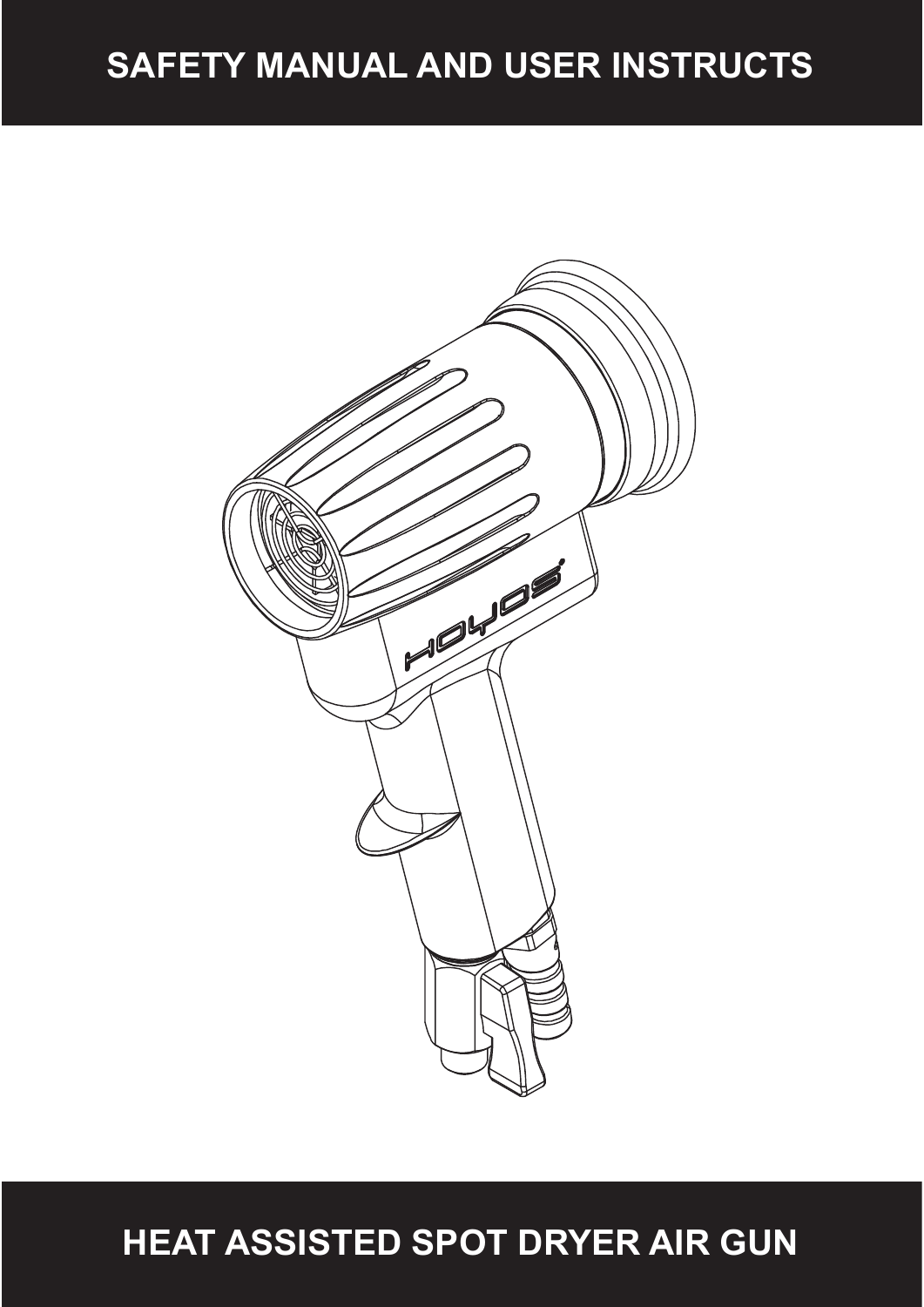### **SYMBOLS**



### Warning



 Waste electrical products should not be disposed of with household waste. Please recycle where facilities exist. Check with your Local Authority or retailer for recycling advice.



Wear respiratory protective equipment



Always read the operator's manual



Conformity to CE directive

### OPERATIONS INSTRUCTIONS:



Note: Before using the tool, read this instruction booklet carefully.

#### INTENDED USE:

This heat assisted spot dryer air gun is designed for light use by qualified and trained professionals accustomed to working with pressurised air. The intended use of this tool is for occasional spot drying of water based paints in non combustible environments. This tool is not intended for DIY, home use or by non professionals.



 Suitable protective equipments must be worn to protect from airborne particles, heat and exposure to compressed air.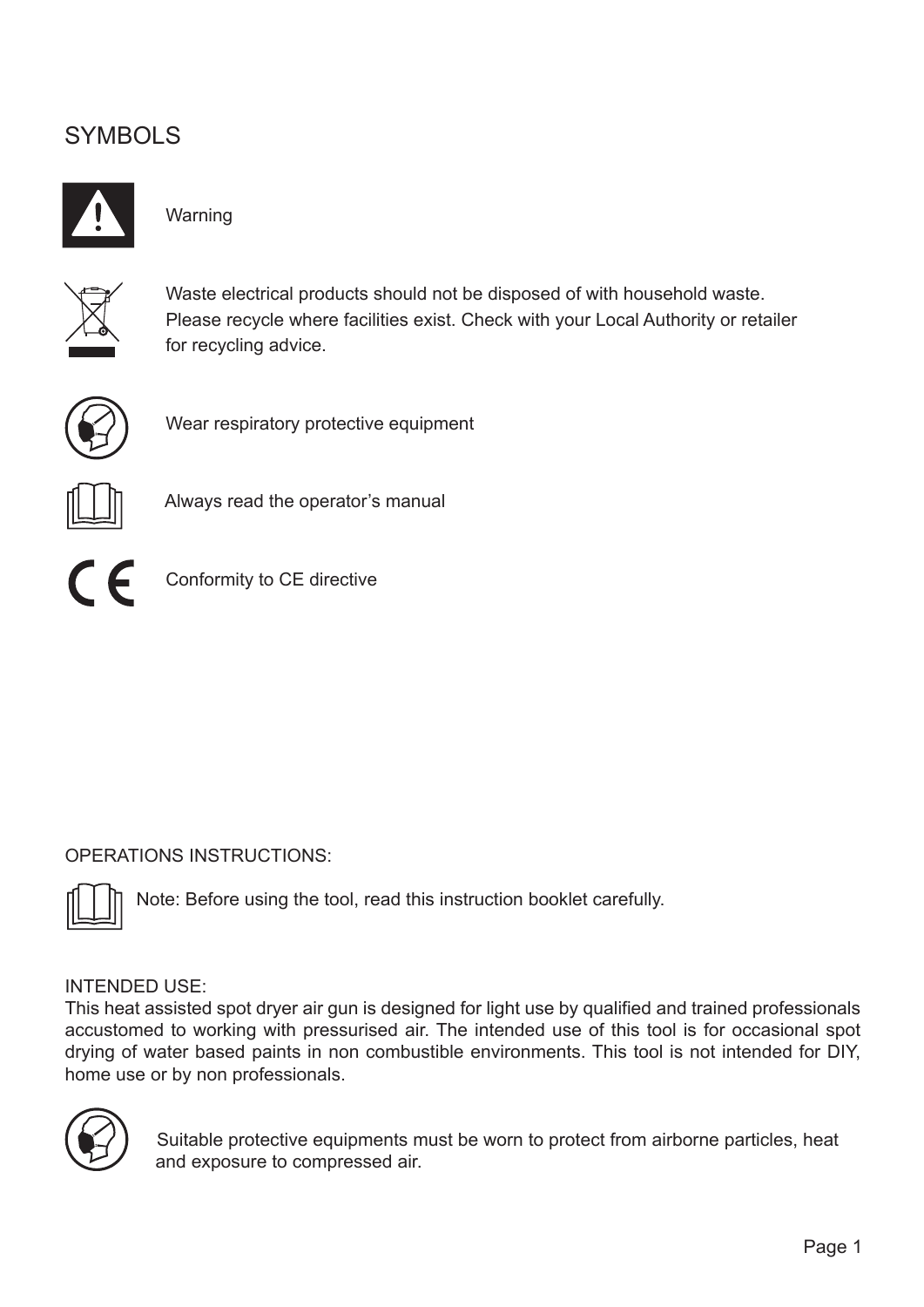## **SAFETY INSTRUCTIONS FOR YOUR HEAT ASSISTED SPOT DRYER AIR GUN**

### IMPORTANT:

PLEASE READ THESE INSTRUCTIONS CAREFULLY. NOTE THE SAFE OPERATIONAL REQUIREMENTS, WARNINGS AND CAUTIONS. USE THE PRODUCT CORRECTLY AND WITH CARE FOR THE PURPOSE FOR WHICH IT IS INTENDED. FAILURE TO DO SO MAY CAUSE PERSONAL INJURY, DAMAGE EQUIPMENT OR INVALIDATE THE WARRANTY. PLEASE KEEP INSTRUCTIONS SAFE FOR FUTURE USE.

- 1. Before connecting the unit to the:
	- Mains electricity supply ensure the unit is switched OFF, the switch should be in the O position.
	- Air supply ensure the couplings are clean, undamaged and the air line is switched off. Ensure coupling is secure before pressuring the air line and observe safe working pressure as outlined in this document.
- 2. Always wear protective gloves and eye-wear because the heat from the product can reach 120°C.
- 3. A fire may result if the appliance is not used with care, therefore-
	- Be careful when using the appliance in places where there are combustible materials or gases. Extreme caution must be taken to prevent fire or explosion.
	- Do not use in presence of an explosive atmosphere.
	- Be aware that heat may be conducted to combustible materials that are out of sight.
	- Place the appliance on its stand after use and allow it to cool down before storage.
	- Do not leave the appliance unattended when the air or electricity is switched on.
	- Thoroughly clean the work area after use and dispose of all paint debris safely.
- 4. Never attempt to use the appliance to dry animals, clothing or hair.
- 5. Never use this appliance as hair dryer.
- 6. The appliance is not to be stored or left outdoors or in damp or wet conditions.
- 7. This appliance is not intended for use by persons (including children) with reduced physical, sensory or mental capabilities, or lack of experience and knowledge, unless they have been given supervision or instruction concerning use of the appliance by a person responsible for their safety.
- 8. This product is designed for light commercial use only, it is not designed for domestic purposes and every care has been taken to make the heat gun safe. By following the simple safety guide, you can avoid serious accidents.
- 10. Only use in well ventilated areas, if there is smoke or fumes created the user must switch off the dryer immediately and take care to prevent inhalation of these fumes.
- 11. DO NOT operate dryer if any parts are missing or damaged as this may cause failure or personal injury.
- 12. DO NOT block the rear cool air inlet.
- 13. When not in use switch the dryer off, and disconnect from the air and electrical supply.

#### **WARNING!**

- This product is to be used with water based paint ONLY. This product is not intended for use in flammable or explosive environments:
- Only use in well ventilated areas.

- All persons entering the work area must wear suitable protection against paint dust and fumes.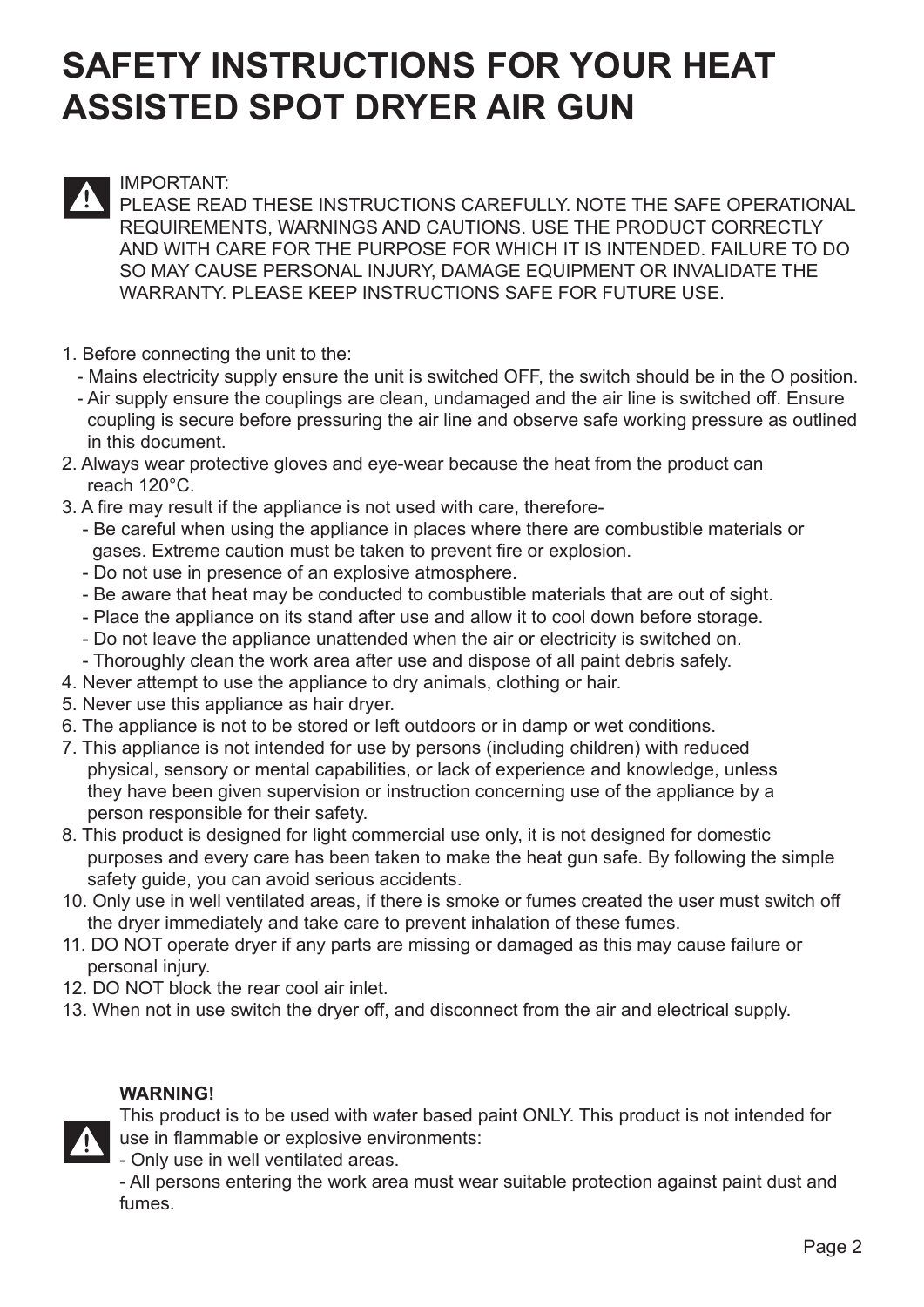# **ELECTRICAL INFORMATION**



WARNING! Earth Requirment:

 This paint dryer must be connect to an earthed electrical supply! Failure to ensure a correctly earthed connection may result in personnel injury.

Important note:

Be sure the supply is the same as the voltage given on the rating plate. The tool is fitted with a three-core cable and plug. Remove the mains plug from socket before carrying out any adjustment or servicing.

Safety Cut - Out:

The tool has a safety pressure cut-out. If the air pressure is not sufficient to cool the heating element the heating element will be switched off until minimum pressure is restored. Keep the product switched on and increase until the heating element function in restored.

Plug Replacement:

The paint dryer is supplied with a moulded plug and is not intended for customer alteration or re-wiring.

Should the plug become damaged the paint dryer should not be used until the plug has been replaced and tested by a qualified electrician.

# **AIR SUPPLY INFORMATION**

Pre-regulated air supply:

The tool is designed to be used only on pressure regulated air supplies. See the below diagram. The maximum working pressure should never be exceeded. Unregulated air supplies may lead to personal injury, cause poor tool performance or damage the tool.

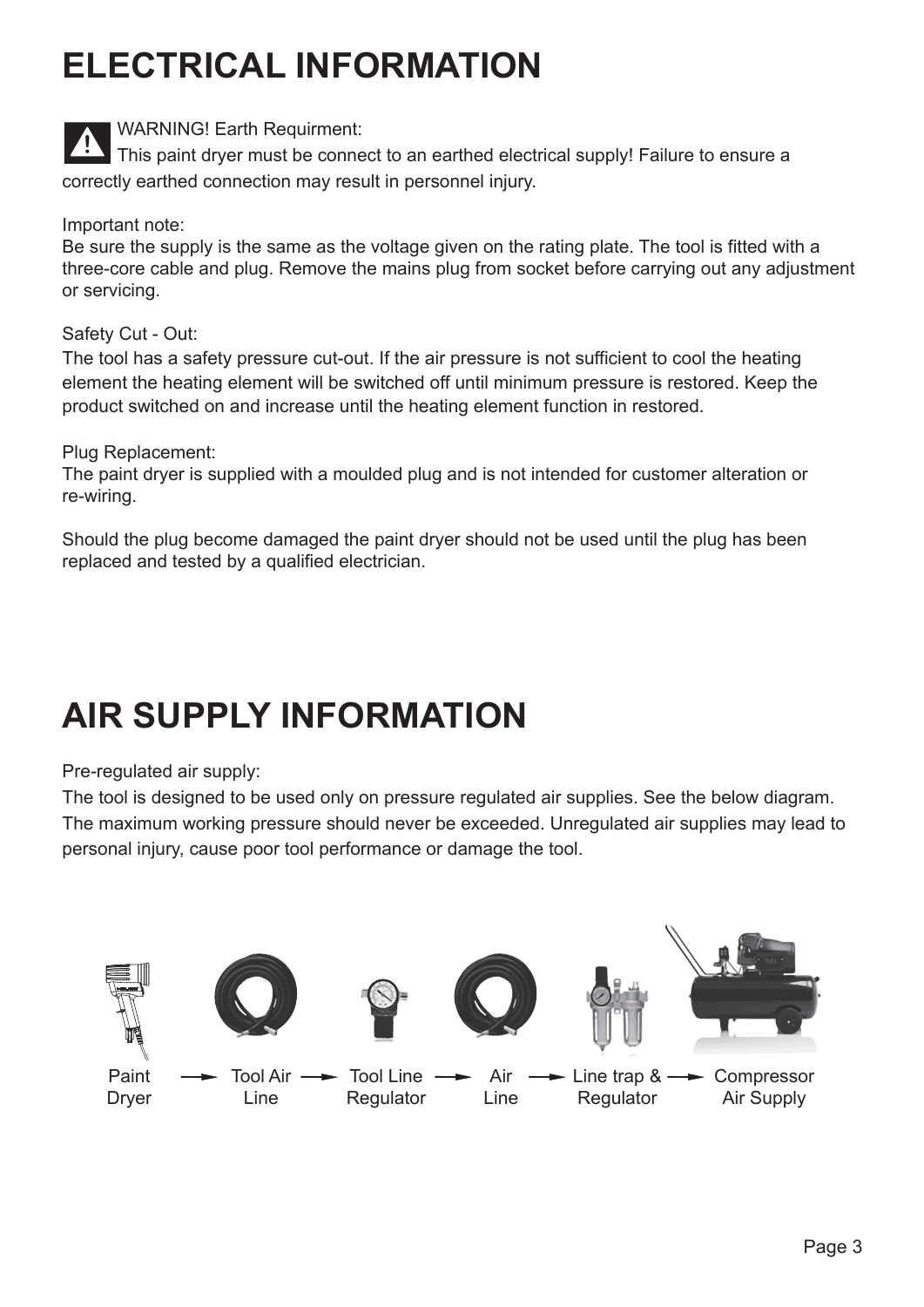## **GENERAL OPERATING INFORMATION**

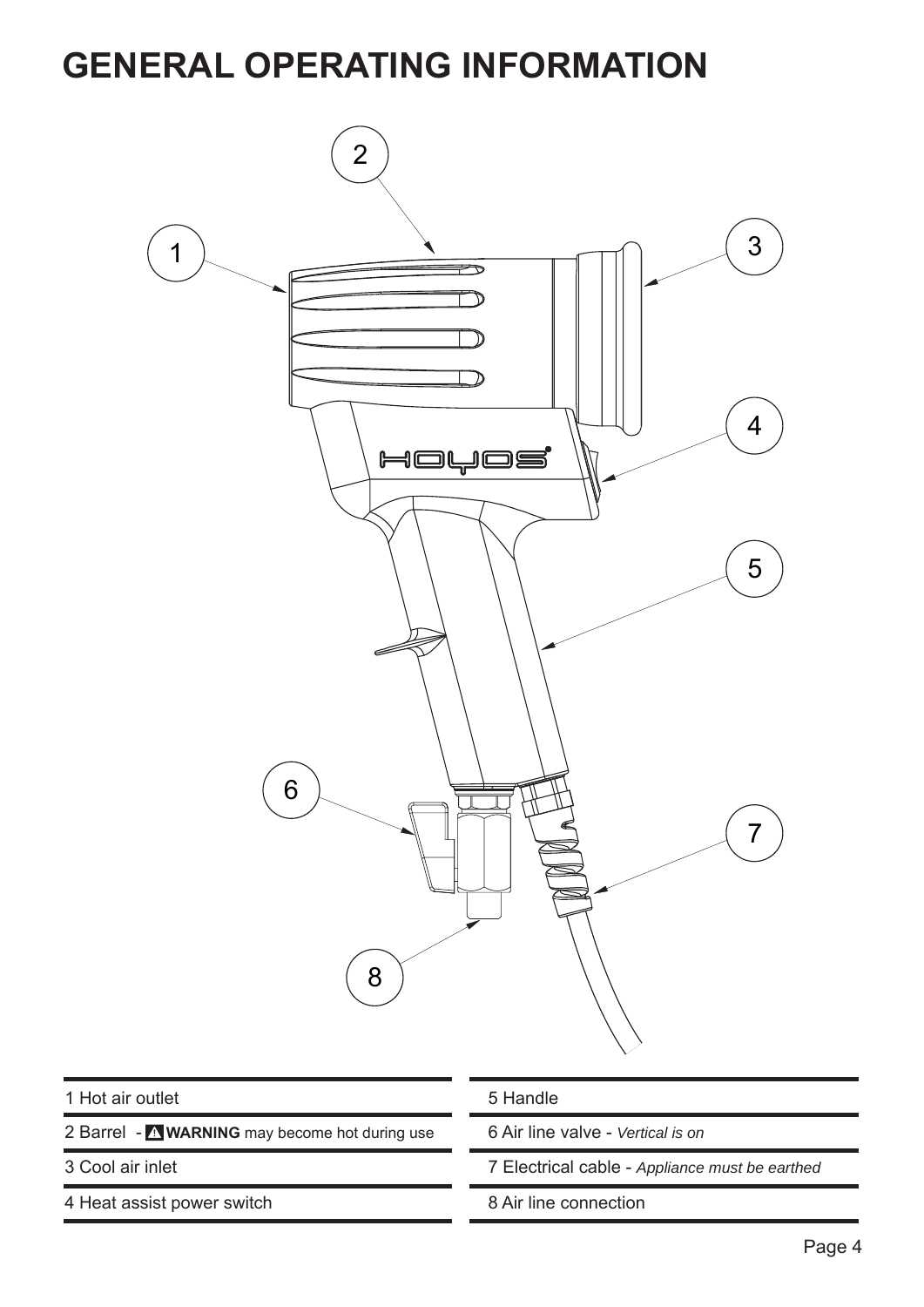# **TECHNICAL DATA**

## ELECTRICAL / MECHANICAL DATA

| Voltage:                                                     | 220-240V~50Hz        |
|--------------------------------------------------------------|----------------------|
| Input power:                                                 | 1200W                |
| <b>Protection class:</b>                                     | ਢ                    |
| Plug:                                                        | CEE 7/4 Earthed Plug |
| Unit size (excluding air line connector & electrical cable): | 140mm X 214mm X 72mm |
| Unit weight:                                                 |                      |

## MINUMUM AIR PRESURE/FLOW REQUIREMENTS

| <b>Compressor Pressure:</b>                          | $> 8$ BAR                                  |  |
|------------------------------------------------------|--------------------------------------------|--|
| <b>Pressure:</b> (Airflow at outlet/quick connector) | $\geq 6$ BAR                               |  |
| Air Flow: (Airflow at outlet/quick connector)        | $\geq$ 1 M3/M                              |  |
| Connection:                                          | Quick connector type with $\geq 7$ mm I.D. |  |

*Note: Minimum air pressure/flow requirements must be met for heater operation. This is to avoid potential damage to freshly painted surfaces.*

## AIR FLOW AND TEMPERATURE DATA

|                | <b>Input Pressure / Exit Airflow:</b> (Airflow at outlet)              |                 |
|----------------|------------------------------------------------------------------------|-----------------|
| 6.89 BAR       |                                                                        | 2.55 M3/M       |
| <b>100 PSI</b> |                                                                        | <b>90 CFM</b>   |
|                | Airflow / Temperature: (temperature at outlet, ambient tempature 28°C) |                 |
| 2.55 M3/M      |                                                                        | $80^{\circ}$ C  |
| <b>90 CFM</b>  |                                                                        | 176 $\degree$ F |
|                |                                                                        |                 |

## ENVIRONMENTAL PROTECTION



 Waste electrical products should not be disposed of with household waste. Please recycle where facilities exist. Check with your Local Authority or retailer for recycling advice.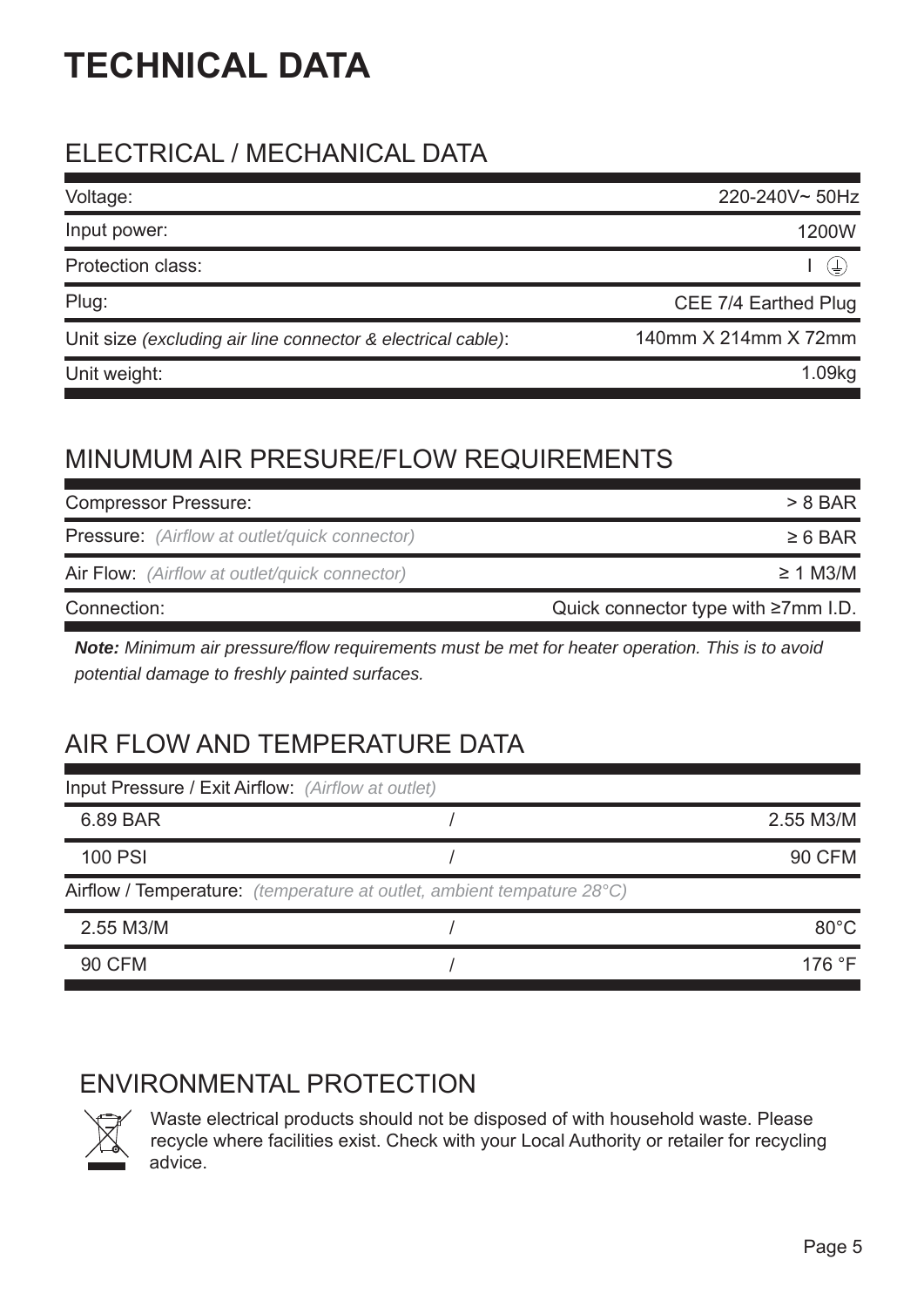# **MAINTENANCE**

 WARNING: Always ensure that the paint dryer is switched off, unplugged from the power supply and disconnected from the air supply before conducting any maintenance. If the tool has been used it should be allowed to fully cool down before cleaning or storing.

Your paint dryer should be kept clean and the filter free from dust or any blockage. To clean the filter follow the below diagram and clean stainless steel filter mesh with a soft brush only. No additional lubrication or maintenance is required.

There are no user serviceable parts in your paint dryer. Never use water or chemical cleaners to clean your paint dryer. Wipe clean with a dry cloth after use. Always store your paint dryer in a dry place.

If the supply cord is damaged, it must be replaced by the manufacturer, its service agent or similarly qualified persons in order to avoid a hazard.

*This product is guaranteed for a period of ONE (1) YEAR from the date of original purchase to cover parts and labour only.*

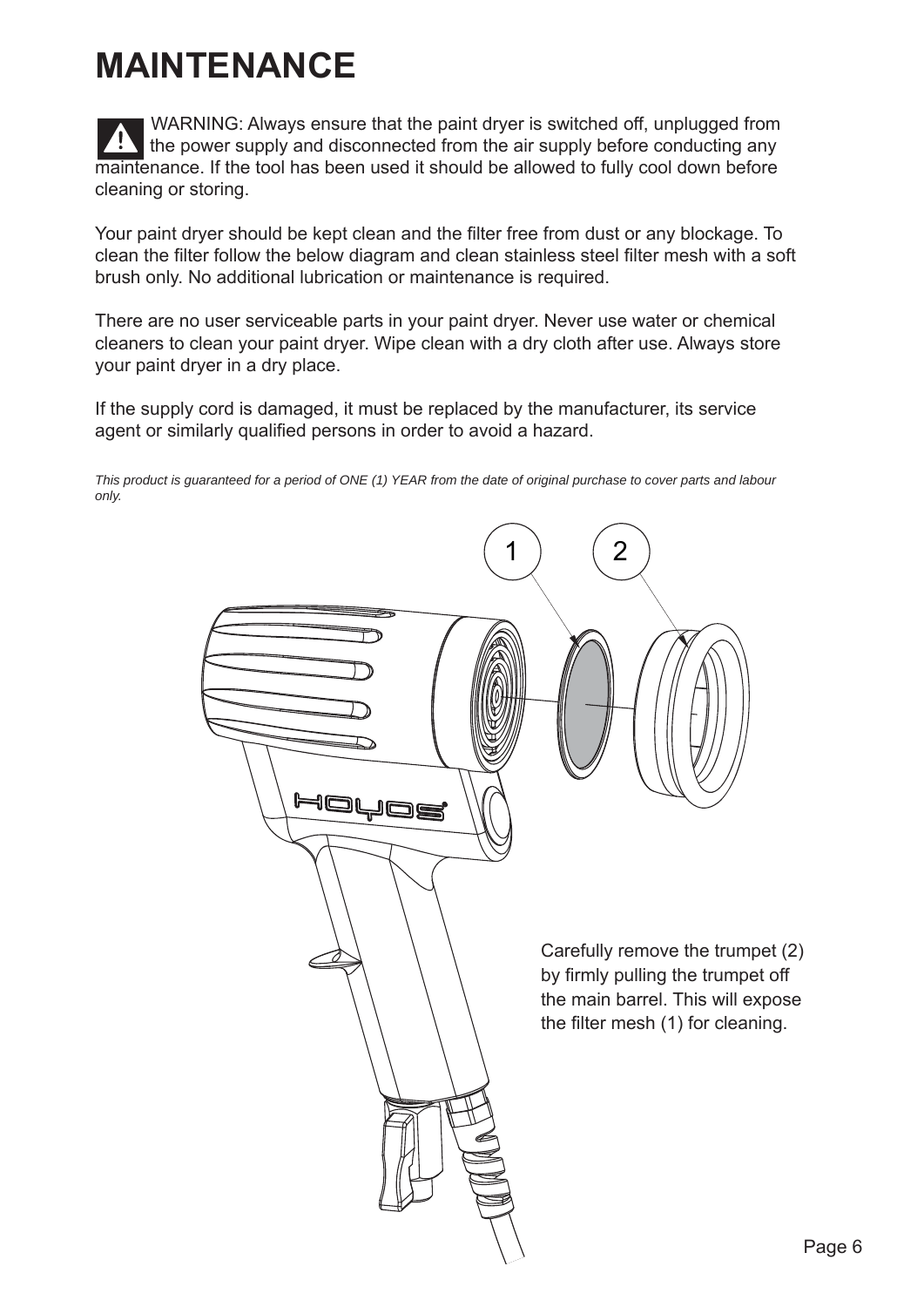## **AIR OPERATION**

### AIR VALVE OPERATION



#### APPLICATION OF HEAT:

This heat assisted air dryer is fitted with a pressure switch for safety and accident prevention. To activate the heating element the airline must be switched on fully in the vertical position to provide sufficient operating pressure.

#### AIRFLOW REGULATION:

The airflow may be regulated by adjusting the airline valve. If you are using the heating function the pressure must be adjusted down once the heater is switched on as outlined above.

#### MINIMUM PRESSURE:

If the minimum air pressure is not achieved the unit will automatically switch off the heating element.

#### SAFETY CUTOUT

This heat assisted air dryer has a built in safety thermal cutout. If the heating element becomes too hot the heating element will be switched off until it has cooled. If the thermal cutout is activated switch off the heating element power switch ensuring the airline is connected and switched on fully. Allow 2-3 minutes before switching the heating element back on.